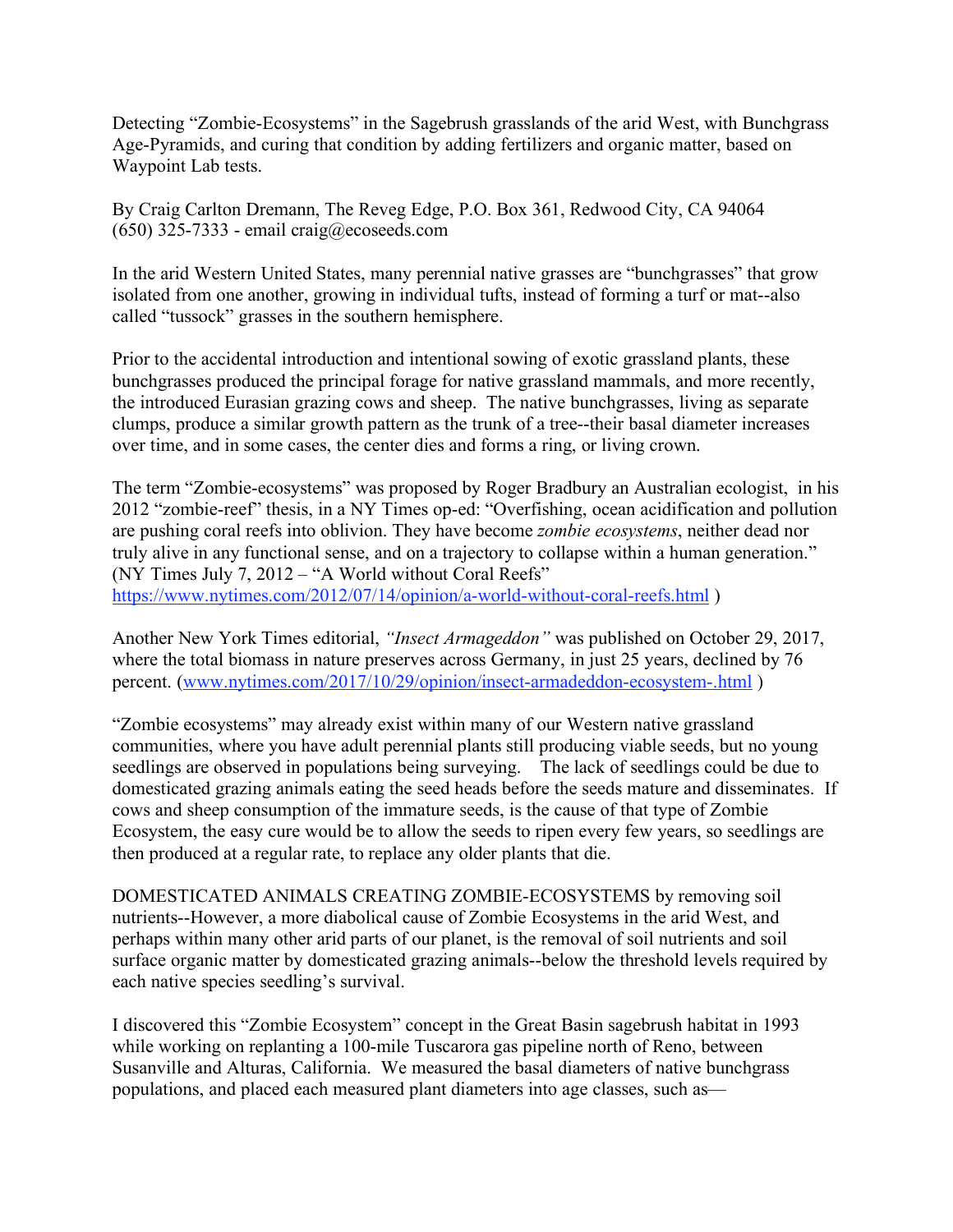<1 inch to 1 inch 1-2 inches 2-3 inches 3-4 inches 4-5 inches, etc.

Then, after surveying 25, 50 or 100 plants, looked at the shape of the population structure. By measuring the basal diameters of several random plants in a population, that produced a very clear picture, that allowed us to detect Zombie Ecosystems that were hidden in our midst.

For example, a survey in October 2018 north of Reno produced these results—

SQUIRRELTAIL grass 0-4 inches basal diameter-Zero plants 4-6 inches  $-0$  $6-8$  inches  $-0$  $8-10$  inches  $-1$ 10-12 inches – 1 12 inches or more  $= 0$ 

Many squirreltail plants were dead in that population, and in this case, should have measured the diameters of the a few dozen dead plants separately. The lack of any living plants less than 8 inches in diameter, means it has been a long time since this population reproduced, and this population is headed toward local, spatial extinction, when the 8-12 inch diameter plants eventually die.

## BLUEBUNCH WHEATGRASS

0-2 inches basal diameter – zero plants 2-4 inches  $-0$ 4-6 inches  $-0$  $6-8$  inches  $-3$ 8-9 inches  $-4$  $9-10$  inches  $-6$ 10-12 inches –  $8$ 12-16 inches – 9

Bluebunch wheatgrass forms a crown when the basal diameter is 12 inches or more. This is a much better age-pyramid than the squirreltail, but not much. This is an upside-down pyramid, with no seedlings less than 6 inches in diameter. Once again, a long time since last reproduction, and again I am encountering another Zombie Ecosystem.

INDIAN RICEGRASS 0-1 inch basal diameter – zero plants 1-2 inches  $-5$ 2-3 inches  $-9$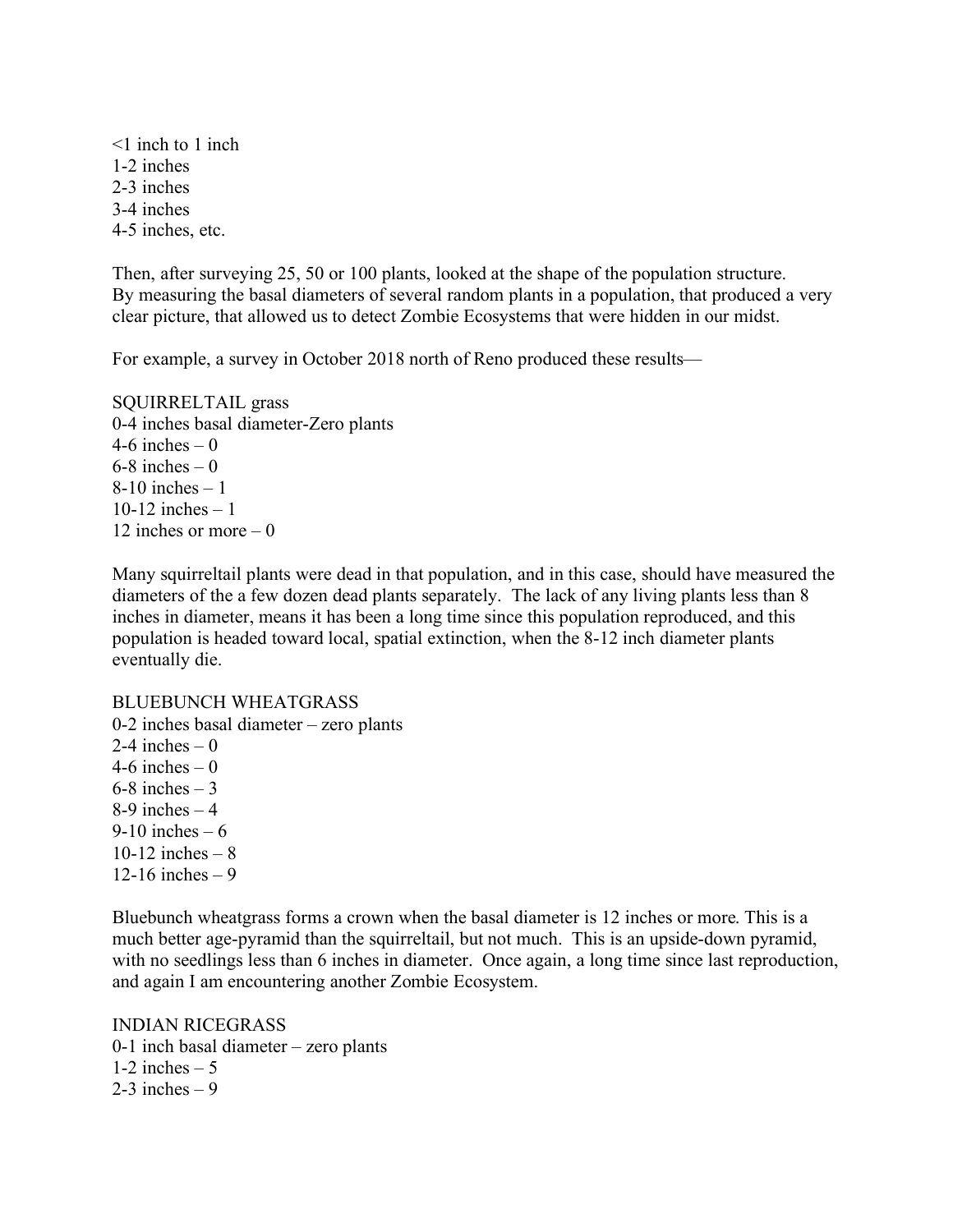$3-4$  inches  $-4$ 4-5 inches  $-1$ 5-6 inches  $-0$ 6 or more inches – 0

This is a relative new colonizing population from along a roadside, with mostly young plants and no old plants larger than 5 inches basal diameter, and a reproducing population, so far. The nutrient levels could change from grazing or erosion, so another survey 10-20 years hence should be conducted, to confirm that it has fallen into the Zombie Ecosystem nutrient zone.

## GREAT BASIN WILD RYE

Here is what you ideally what you want to see in an age-pyramid, more like an "Age-column". 0-1 inch basal diameter – 1  $1-2$  inches  $-3$  $2-3$  inches  $-4$  $3-4$  inches  $-4$ 4-6 inches  $-6$  $6-8$  inches  $-5$  $8-10$  inches  $-3$ 10-14 inches  $-3$ 14-18 inches – 2 18-24 inches – 1  $24 - 36$  inches  $-1$ The largest was 36 inches in diameter, a really old plant of that plant population.

To conclude, the upside-down pyramid confirms that you have encountered a Zombie Ecosystems.

SETTING THE THRESHOLDS FOR EACH SPECIES with WAYPOINT LAB A-17 and A-19- 2 tests—During the 1993 pipeline project, when we found Zombie-Ecosystems created by the grazing animals lowering the soil nutrients, below the thresholds needed by that species, we also needed to find populations that contained seedlings, to know that they were still reproducing.

We used the top two inches of soil from next to the seedlings, as the proper soil nutrient thresholds and organic matter thresholds for that ecosytpe of that particular population of native grasses.

The soil sampling is done, by removing a one-quart sample of soil from around the base of the seedlings, to 2 inches deep, and use a  $\frac{1}{4}$  mesh screen to sift out any rocks or vegetable matter. Then, send that one quart sample in to the Waypoint Lab in Anaheim, California and for \$71 have them run their A-17 soil test with data only in a "bar-graph" format, and also have them run their A-19-2 Organic matter test.

The key for setting the thresholds for each species, is testing the soil nutrients and the percentage of organic matter in the top two inches (5 cm), because that is where the seeds are located when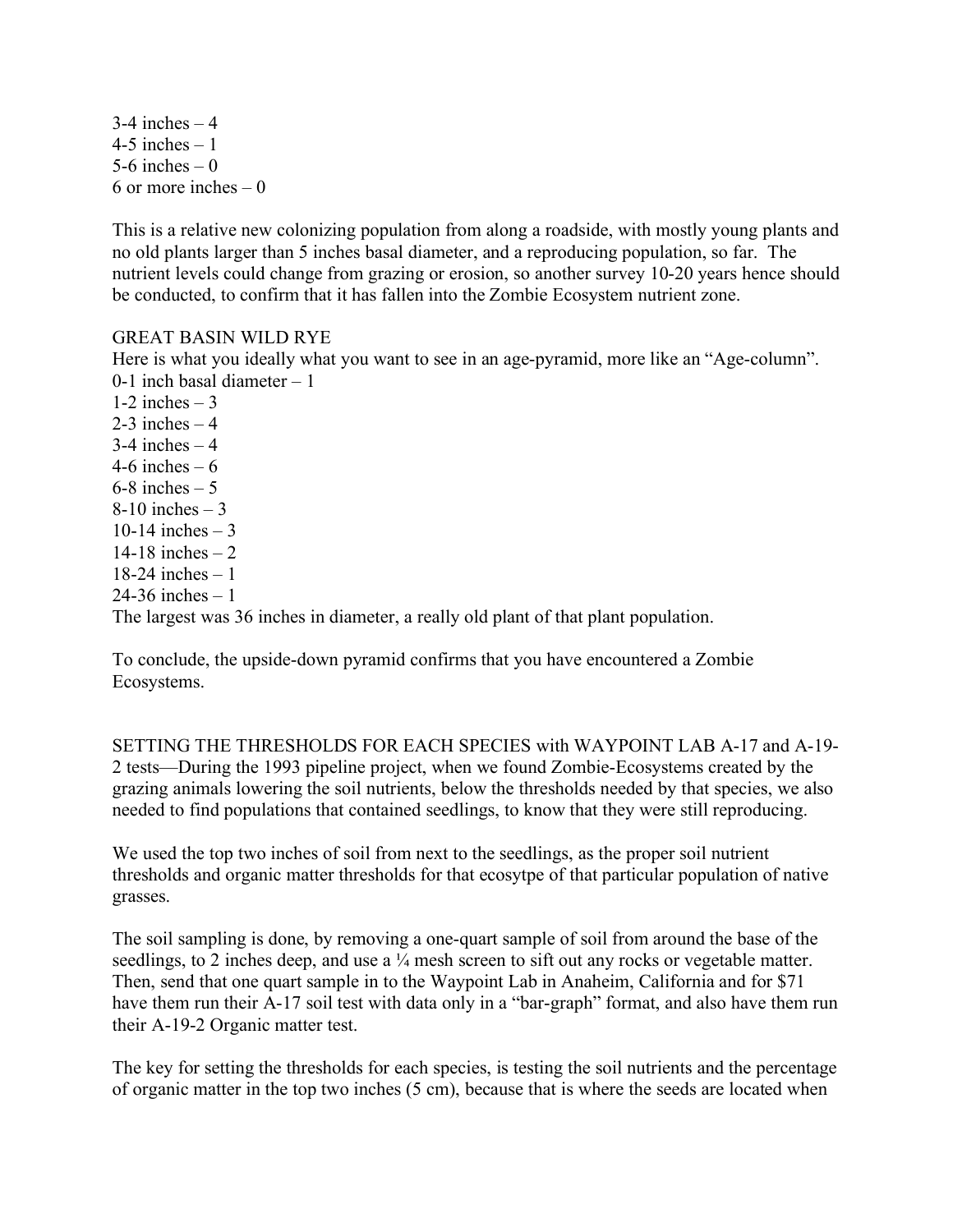they are sprouting. Seedlings need those nutrients as soon as the roots emerge, because without them, they can easily die as one and two-inch tall plants otherwise.

Then, obtaining a second soil sample, to test soil in bare areas within 10 feet of your seedlingsoil sampling point, can confirm your threshold numbers that you are setting with the seedling soil sample.

For example, for Indian Ricegrass north of Reno, the soil organic matter threshold for seedlings is 2.2% organic matter, but if you drop to 2.0% organic matter, then there is no seedling survival. For Bluebunch wheatgrass, the soil nitrogen threshold for plants growing near Susanville in 10 inches of rainfall at 5,500 feet was 32 ppm, but if you dropped to 12 ppm then seedlings could not survive.

Each native plant species is going to have its own soil nutrient threshold and soil organic matter thresholds. For example, Poa Indian Ricegrass and Squirreltail grasses in the Great Basin, can thrive at the lowest nutrient thresholds, but if you want Bluebunch wheatgrass or Great Basin Wild Rye to survive, then you need much higher organic matter and soil nutrient numbers for those two species.

Additionally, the rainfall and elevation will change the soil nutrient and soil organic matter threshold numbers within each species, indicating that they are different fixed ecotypes based on their soil nutrient and organic matter needs. Generally, if you start at the lowest annual rainfall limit for the species, and the lowest elevation limits, and go up in either elevation or rainfall, then the thresholds will also go up.

For example with three Great Basin Wild Rye populations only 60 miles apart, we found three different annual rainfall "ecotypes", each with a different nutrient threshold, especially when looking at the organic matter content in the top two inches of soil around the seedlings--

Rice Canyon  $8''$  = Nitrogen 21 ppm, Phosphorus 27 ppm, and Organic matter 3.2% Secret Creek  $10$ " = Nitrogen 15 ppm, Phosphorus 79 ppm, and Organic matter 5.7% Sage Hen Summit  $12$ " = Nitrogen 32 ppm, Phosphorus 73 ppm, and Organic matter 9.3%

The organic matter percentage when charted against the annual rainfall numbers, forms a nice curve, that could be extrapolated out and predictions made for other populations in higher rainfall areas, and those sites tested to confirm this suggested "Rainfall-Soil-Nutrient-Ecotype" relationship.

For example the higher rainfall thresholds for Great Basin Wild Rye, according to the curve might be—13% organic matter in 14 inches of annual rainfall, 17% in 16 inches of rainfall, and 21% organic matter in the top two inches of soil, in a populations growing in 18 inches of annual rainfall.

However, the threshold relationships between the species will still be the same. Poa or Indian Ricegrass will always have lower thresholds when comparing the Great Basin Wild Rye thresholds, when comparing one species with another in the same rainfall and elevation location.